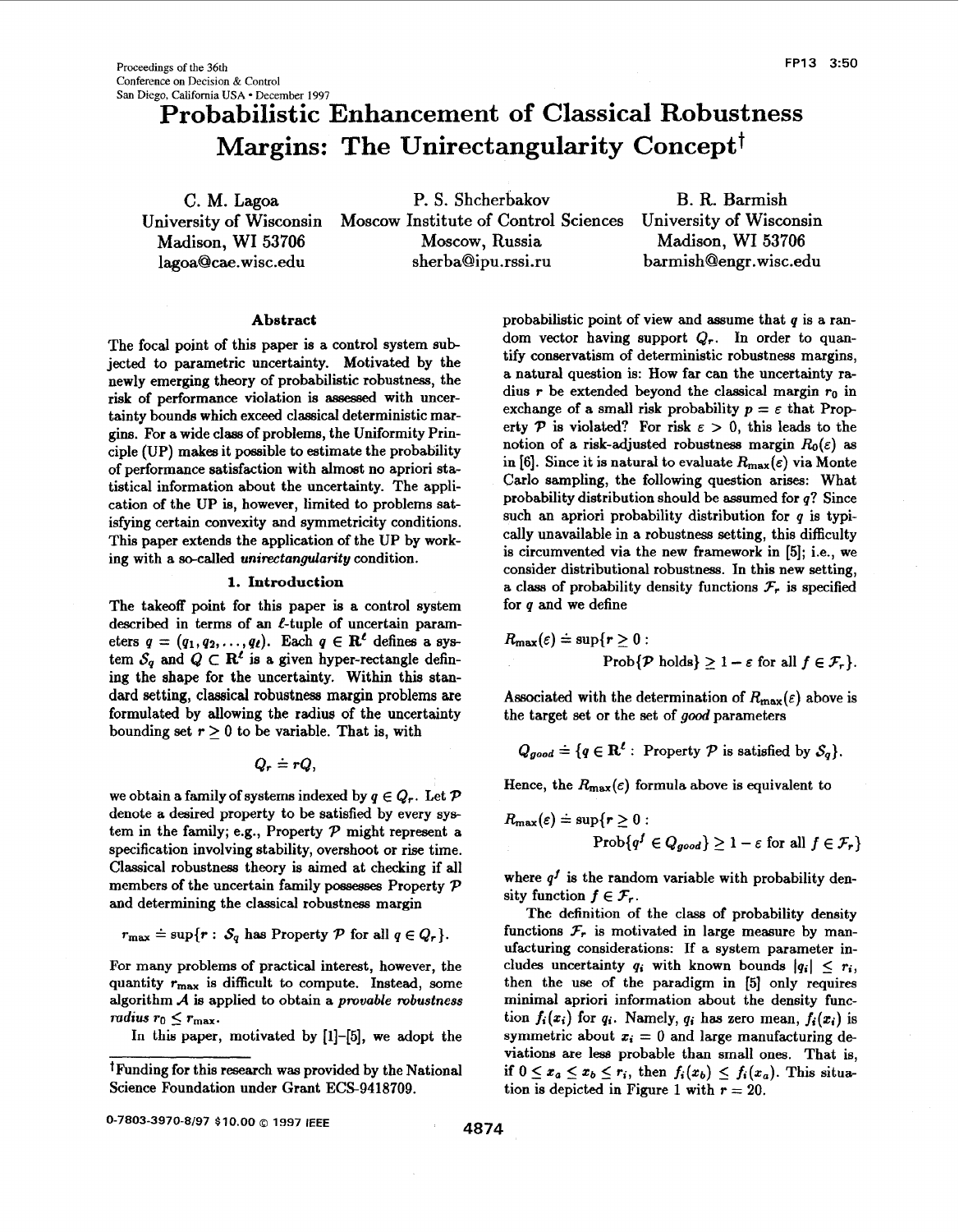

**Figure 1: Admissible Distributions for** qj

*As* in a traditional robustness setting, only bounds **on** *qi* are assumed and **no** apriori statistics are **needed**  in order to carry out probabilistic robustness analysis. **In** other words, modulo the mild assumptions above, the results obtained are distribution-free.

With the type of setup above, reference **[5]** concentrates on the case when the target  $Q_{good}$  is a convex symmetric set. The Uniformity Principle provides a rationale for sampling with the uniform distribution. In other words, for fixed radius of uncertainty **r,** it is proven in [5] that when Qgood **is** convex and symmetric

$$
\min_{f \in \mathcal{F}_r} \operatorname{Prob}\{q^f \in Q_{good}\} = \operatorname{Prob}\{q^{u_r} \in Q_{good}\}
$$

where  $q^{u_r}$  denotes the random vector with uniform distribution over *Q,.* When the target set is convex but not symmetric, the results in [6] show how the theory in **[5]** can still be used. This is accomplished via a symmetrization process and illustrated for the case of linear matrix inequalities. A so-called *sharp probabilistic* **es***timator*  $R_0(\varepsilon)$  is obtained in lieu of  $R_{\text{max}}(\varepsilon)$ .

The notion of a sharp probabilistic estimator is also central to this paper. If  $r_0 \le r_{\text{max}}$  is a robustness radius provided by some algorithm *A,* we seek a risk-adjusted robustness radius  $R_0(\varepsilon)$  which is *sharp* in the sense that

$$
R_{\max}(\varepsilon)\geq R_0(\varepsilon)\geq r_0
$$

for all risk levels  $0 \le \varepsilon \le 1$ . Notice that, with uncertainty q restricted to the box of radius  $R_0(\varepsilon)$ , it is assured that

$$
Prob\{q^f \in Q_{good}\} \geq 1 - \varepsilon
$$

for all admissible densities  $f \in \mathcal{F}_{R_0(\epsilon)}$ . In contrast to **[6],** however, we make no convexity assumption **On** Qgood.

**1.1 The Unirectangularity Concept** Instead **of**  working with a convex symmetrization of *Qgood* **as**  in **[6],** we work with its **unirectangular internal hull**  which is denoted by Qgood,uni *(see* Section **2)** and the obvious inequality

$$
\mathrm{Prob}\{q \in Q_{good}\} \geq \mathrm{Prob}\{q \in Q_{good,uni}\} \geq 1-\varepsilon.
$$

The method to obtain  $R_0(\varepsilon)$  is applicable to almost all problems for which there exists a deterministic alge rithm *A* leading to a rolbustness margin **ro.** The procedure in this paper can be used to amplify  $r_0$  to obtain a larger risk-adjusted radius  $R_0(\varepsilon) \geq r_0$  based upon sampling uncertainty boxes  $Q_r$ . The key idea involves repeated applications of the algorithm *A.* For each sample  $q^k$ , the algorithm *A* is applied to an appropriately constructed deterministic problem and a "count" is kept on the number of successes (satisfaction of  $P$ ) versus failures. The reliability of the estimate of the probability of performance depends on the number of samples but is easily shown to be independent of the uncertainty dimension.

# **2. A Theorem Stated in Probabilistic Terms**

The highlight of this section, Theorem **2.5,** is **a** "step ping stone" for probabilistic robustness analysis provided in Section 3.

**2.1 Random Variables:** We consider a random vector  $X = (X_1, X_2, \ldots, X_\ell) \in \mathbb{R}^{\ell}$  with components  $X_i$ which axe independent and satisfy the assumptions in **[5].** Namely, the support **set** for each *Xi* is an interval  $[-r_i, r_i]$ . Without loss of generality, we take all  $r_i = r$  via an appropriate scaling of the  $X_i$ . Next, for each  $X_i$ , an *admissible density function*  $f_i$  is required to be symmetric with respect to zero and nonincreaaing in  $|x_i|$ . The class of such densities, whose support is the hypercube defined by r, is denoted by  $\mathcal{F}_r$ .

Given any admissible density function  $f \in \mathcal{F}_r$ , let  $X<sup>f</sup>$  to be the associated random vector. The uniform distribution for X is denoted by  $u_r$ , and  $u_{r,i}$  represents the uniform distribution for the component  $X_i$ .

**2.2 Definition of Unirectangularity:** Given any  $x \doteq (x_1, x_2, \ldots, x_\ell)$ , its rectangular projection is

 $\mathcal{R}(x) \doteq \{(\alpha_1 x_1, \ldots, \alpha_\ell x_\ell) : \alpha_i \in [0,1] \text{ for } i = 1,\ldots,\ell\}.$ 

With this notation, a set  $X \subseteq \mathbb{R}^{\ell}$  is said to be *unirectdngular* if  $\mathcal{R}(x) \subseteq \mathcal{X}$  for all  $x \in \mathcal{X}$ .



**Figure 2:** A Unirectangular Set  $\mathcal{X}$  in  $\mathbb{R}^2$ 

**2.3 Example:** For  $\ell = 2$ , a unirectangular set is shown in Figure 2. To see that unirectangularity is different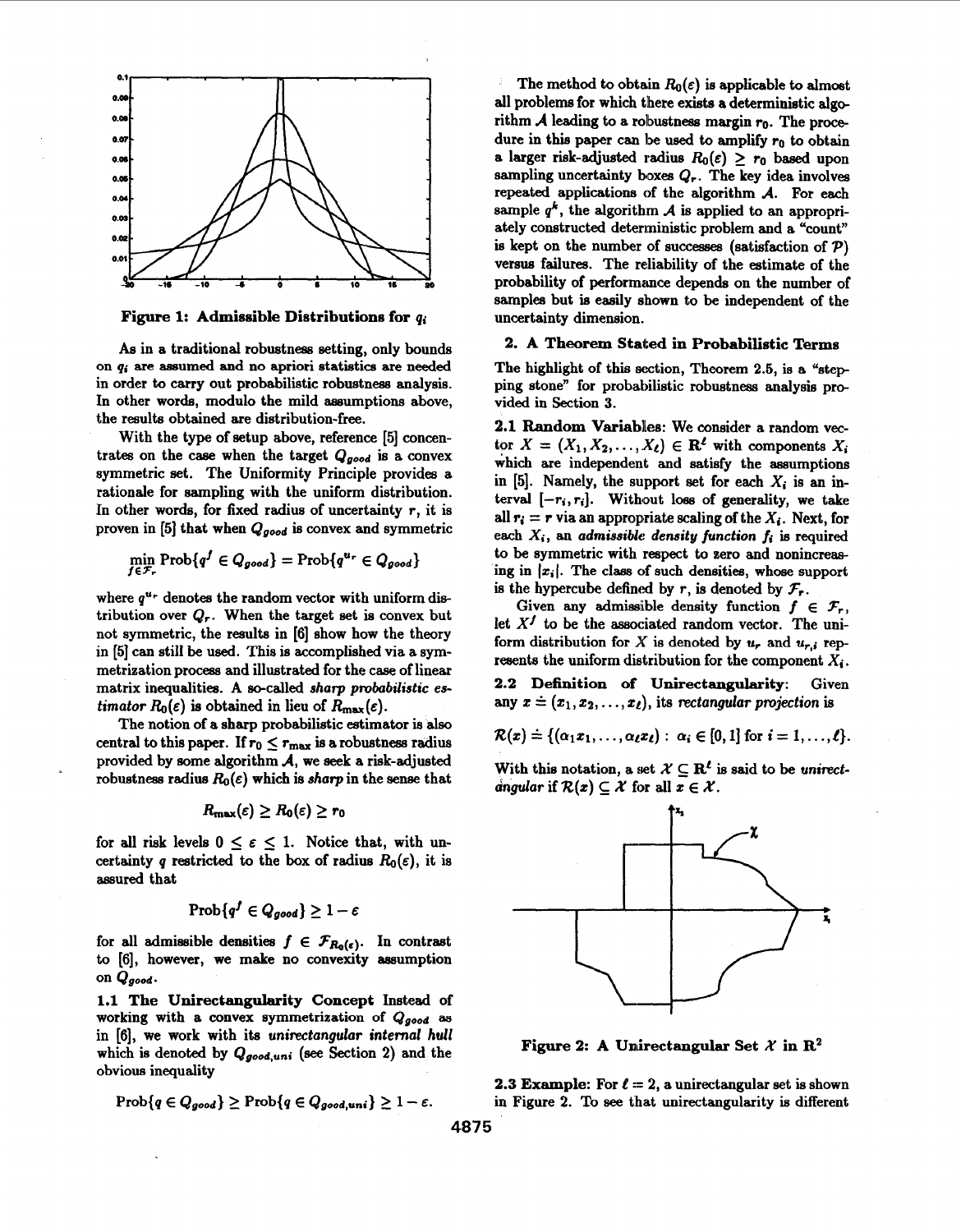from convexity, note that an  $\ell$ -dimensional convex ellipsoid  $X$  is not necessarily unirectangular; e.g., see Figure  $3$ . Figure  $3.$ 



**Figure 3: Unirectangular Internal Hull** 

**2.4 Definition of Unirectangular Internal Hull:** Given  $\mathcal{X} \subset \mathbb{R}^{\ell}$ , its unirectangular internal hull is defined by

$$
\mathcal{X}_{uni} \doteq \{x \in \mathcal{X} : \mathcal{R}(x) \subseteq \mathcal{X}\}.
$$

This construction is illustrated in Figure 3 with *X* being a two-dimensional ellipe.

**2.5 Theorem:** Let  $X \subseteq \mathbb{R}^l$  be a unirectangular set; *i.e.*,  $\mathcal{X}_{uni} = \mathcal{X}$ . Then, given  $r > 0$ ,

$$
\min_{f \in \mathcal{F}_r} \operatorname{Prob}\{X^f \in \mathcal{X}\} = \operatorname{Prob}\{X^{u_r} \in \mathcal{X}\}.
$$

**Proof:** We first take  $\ell = 1$  and make note of a simple property associated with probability density functions  $f \in \mathcal{F}_r$ . Namely, for any  $\varepsilon \geq 0$  and  $\delta \geq 0$ , a straightforward mass balancing argument yields

$$
\min_{f \in \mathcal{F}_r} \mathrm{Prob}\{X^f \in [-\delta, \varepsilon]\} = \mathrm{Prob}\{X^{\mathbf{u}_r} \in [-\delta, \varepsilon]\}.
$$

Now, let *I* be any positive integer and take  $f(x_1, x_2, ..., x_{\ell}) \doteq f_1(x_1) f_2(x_2) \cdots f_{\ell}(x_{\ell})$  to be any density function in  $\mathcal{F}_r$ . Letting  $g(x_1, x_2, \ldots, x_\ell)$  =  $u_{r,1}(x_1) f_2(x_2) \cdots f_{\ell}(x_{\ell}),$  it is noted that  $g \in \mathcal{F}_r$ , we claim that  $\text{Prob}\{X^f \in \mathcal{X}\} \geq \text{Prob}\{X^g \in \mathcal{X}\}.$  To prove this claim, note that

$$
\operatorname{Prob}\{X^f \in \mathcal{X}\} - \operatorname{Prob}\{X^g \in \mathcal{X}\}
$$
  
= 
$$
\int_{\mathcal{X}^{\ell-1}} f_2(x_2) \cdots f_n(x_\ell)
$$
  

$$
\left(\int_{\mathcal{X}^1(x_2,\ldots,x_\ell)} f_1(x_1) - u_{r,1}(x_1) dx_1\right) dx_2 \cdots dx_\ell
$$

where

$$
\mathcal{X}^{\ell-1} \doteq \{ (x_2, \ldots, x_{\ell}) \in \mathbf{R}^{\ell-1} : \\ (x_1, x_2, \ldots, x_{\ell}) \in \mathcal{X} \text{ for some } x_1 \in \mathbf{R} \}
$$

and  $\mathcal{X}^{1}(x_{2},...,x_{\ell}) \doteq \{x_{1} \in \mathbb{R} : (x_{1},x_{2},...,x_{\ell}) \in \mathcal{X}\}.$ Since  $\mathcal{X}$  is unirectangular, the interval  $\mathcal{X}^1(x_2, \ldots, x_\ell)$ contains zero. Applying the result for  $\ell = 1$ ,

$$
\int_{\mathcal{X}^1(x_2,...,x_\ell)} f_1(x_1) - u_{r,1}(x_1) dx_1 \geq 0
$$

leads to inequality  $\text{Prob}\{X^f \in \mathcal{X}\}\geq \text{Prob}\{X^g \in \mathcal{X}\}.$ Now repeating the reasoning above for the remaining  $\ell - 1$  coordinates, for  $f \in \mathcal{F}_r$ , we arrive at the inequality  $\text{Prob}\{X^f \in \mathcal{X}\}\geq \text{Prob}\{X^{u_r} \in \mathcal{X}\}.$ 

# **3. Sharp Estimator**

For each  $f \in \mathcal{F}_r$ , the associated random vector is denoted by  $q<sup>f</sup>$ . The numerical method to be used is based upon the theorem below.

**3.1 Theorem:** Suppose  $0 < r_0 \leq r_{\text{max}}$  is a classical robustness margin and  $Q_* \subset \mathbb{R}^l$  is a unirectangular set such that  $Q_{r_0} \subseteq Q_* \subseteq Q_{good}$ . Then, the quantity

$$
R_0(\varepsilon) \doteq \sup \{r : \min_{f \in \mathcal{F}_r} \mathrm{Prob}\{q^f \in Q_*\} \ge 1-\varepsilon\}
$$

*is* **a sharp probabilistic estimator in the sense defined in**   $Section 1; i.e., R_{\text{max}}(\varepsilon) \ge R_0(\varepsilon) \ge r_0 \text{ for all } 0 \le \varepsilon \le 1.$ Moreover, for any  $r > 0$ ,

$$
\min_{f \in \mathcal{F}_r} \operatorname{Prob}\{q^f \in Q_*\} = \operatorname{Prob}\{q^{u_r} \in Q_*\}.
$$

**Proof:** First, given any  $0 \leq \varepsilon \leq 1$ , the inequality  $R_{\text{max}}(\varepsilon) \geq R_0(\varepsilon)$  is a straightforward consequence of the definitions in Section 1. Next, given any  $r \leq r_0$ , the set containments  $Q_r \subseteq Q_{r_0} \subseteq Q_{good}$  and  $Q_r \subseteq Q_*$ guarantees that for any  $f \in \mathcal{F}_r$  and  $r \leq r_0$ , we have Prob{ $q^f \in Q_*$ } = 1. Hence, for any  $0 \leq \varepsilon \leq 1$ , the inequality  $R_0(\varepsilon) \geq r_0$  holds and it follows that  $R_0(\varepsilon)$ is a sharp probabilistic estimator. Next, note that  $Q_*$ is a unirectangular set. By Theorem **2.5,** the minimum probability that  $q^f \in Q_*$  is attained by the uniform distribution  $u_r$ .

**3.2 Remark:** In the numerical method to follow, the set  $Q_*$  is obtained implicitly. For the case when the algorithm *A* is exact in the sense that  $A(Q_r) = 1$  if and only if Property  $P$  is satisfied for all  $q \in Q_r$ , the estimate of  $R_0(\varepsilon)$  corresponds to the case  $Q_* = Q_{good,uni}$ . **3.3 The Deterministic Algorithm:** Consider **an al**gorithm *A* which is used to compute a robustness margin  $r_0 \n\t\leq r_{\text{max}}$ . Given any uncertainty box  $Q_r$ , let

$$
\mathcal{A}(Q_r) \doteq \left\{ \begin{array}{ll} 1 & \text{if Property } \mathcal{P} \text{ holds for all } q \in Q_r; \\ 0 & \text{otherwise.} \end{array} \right.
$$

For example, if A corresponds to testing some inequality (a sufficient condition) guaranteeing Property  $P$ , then  $\mathcal{A}(Q_r) = 1$  indicates that the inequality is satisfied for all  $q \in Q_r$ . Hence,

$$
r_{\max}\geq r_0=\sup\{r:\mathcal{A}(Q_r)=1\}.
$$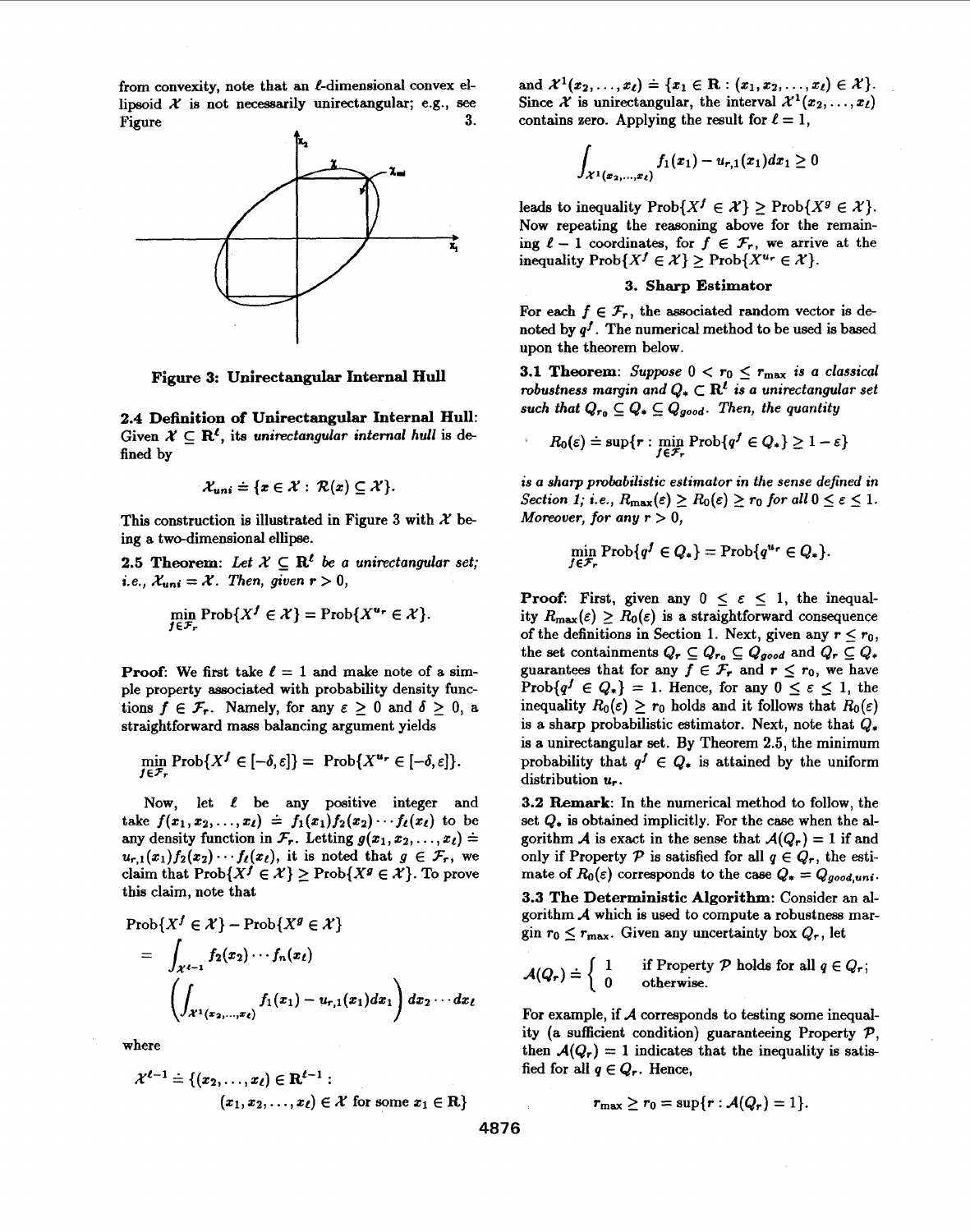**3.4 Construction of a Sharp Estimator:** Let **N**  denote the number of samples of *q* to be taken and let  $[0, r^+]$  be the interval for radius r to be considered. For  $r \in [0, r^+]$ , the objective is to generate a unirectangular set  $Q_*$  satisfying  $Q_{r_0} \subseteq Q_* \subseteq Q_{good,uni}$  and an associated estimate  $\hat{p}_r$  of the quantity

$$
p_r \doteq \mathrm{Prob}\{q^{u_r} \in Q_*\}.
$$

This is accomplished by drawing samples  $q^1, q^2, \ldots, q^N$ uniformly distributed over  $Q_r$ . For each sample  $q^k$ , let  $Q^k \doteq \mathcal{R}(q^k)$  be its rectangular projection and obtain, via repeated application of *A,* the estimate

$$
\widehat{\mathbf{p}}_r \doteq \frac{\sum_{i=1}^N \max\{\mathcal{A}(Q^k), I_{Q_{r_0}}(q^k)\}}{N}
$$

where  $I_Q(\cdot)$  denotes the indicator function on a set  $Q$ ; i.e.,  $I_Q(q) = 1$  if  $q \in Q$  and  $I_Q(q) = 0$  otherwise. Finally, an estimate  $R_0(\varepsilon)$  of  $R_0(\varepsilon)$  is given by

$$
\widehat{R}_0(\varepsilon) \doteq \sup\{r \in [0, r^+] : \widehat{p}_r \geq 1 - \varepsilon\}.
$$

Note that in practice, the sweep of radius  $r \in [0, r^+]$ requires discretization.

### **4. Numerical Examplea**

In this section, we illustrate the preceding theory.

**4.1 Interval Polynoxnial Family:** This example involves **an** interval polynomial family described by

$$
p(s,q) = p_0(s) + \sum_{i=1}^{\ell} q_i s^{i-1}
$$

with uncertainty bound  $q \in Q_r$  and nominal polynomial  $p_0(s)$  of degree  $n > \ell - 1$ . Now,  $\mathcal{A}(Q^k) = 1$  if and only if the four Kharitonov polynomials are stable. With lightly damped nominal polynomial

$$
p_0(s) = (s+1)^{12}(s+0.001+j)(s+0.001-j),
$$

it is first noted that Kharitonov's Theorem leads to  $r_{\text{max}} \approx 0.021$  for the deterministic problem.

The computation of  $R_0(\varepsilon)$  is now illustrated for  $\varepsilon =$ 0.00064,  $r_+ = 0.03 \approx 1.43 r_0$  and  $N = 100,000$  samples. Figure 4 shows the plot of  $\hat{p}_{r+}$  as a function of the number of samples *N*. For  $N \ge 15,000$ , the accuracy of  $\hat{p}_{r+}$  is within 10<sup>-3</sup> of its steady state value, which is approximately  $\hat{p}_{r+} \approx 0.99936$ . For  $N \ge 70,000$ ,  $\hat{p}_{r+}$ appears to be at its steady value. Here, for a risk of  $\varepsilon =$ 0.00064, we obtain  $\hat{R}_0(\varepsilon) \approx 0.03$ . In other words, if the deterministic robustneas margin is exceeded by **43%, an**  estimated risk of instability of  $\varepsilon \approx 0.00064$  is obtained.



**Figure 4: Probability for Example 4.1** 

**4.2 Quadratic Stability: An** uncertain system is specified by the state equation  $\dot{x} = Ax$  with  $x \in \mathbb{R}^n$ and uncertain matrix is written as  $A = A_0 + \Delta A$ with stable nominal  $A_0$  and uncertainty  $\Delta A$ . The entries of  $\Delta A$  are assumed to satisfy  $|\Delta A_{ij}| \leq rs_{ij}$ where  $s_{ij} \geq 0$  define the shape of the uncertainty set. With  $\ell = n^2$  and  $Q_r \subset \mathbb{R}^{\ell}$  denoting the uncertainty bounding set,  $P = P^T > 0$  is taken to be the solution of the classical Lyapunov equation  $A_0^T P + P A_0 = -I$ for  $A_0$  and a lower bound  $r_0$  for the robustness margin

$$
r_{\max} = \sup\{r: A^T P + P A < 0 \text{ for all } \Delta A \in Q_r\}
$$

is used. **To** this end, the lower bound

$$
r_0 \doteq \frac{1}{2 \max_{\Delta A \in Q_1} ||P \Delta A||}
$$

is easy to establish for general matrix norms. Since the matrix norm above is a convex function with respect to the entries of  $\Delta A$ , the maximum above need only be taken over extremal combinations  $\Delta A_{ij} = \pm s_{ij}$ .

To illustrate the theory in this paper, a matrix norm is exploited which makes it possible to avoid the combinatorially explosive vertex sweep above. Namely with matrix norm  $||M||_{\infty}$  being the largest column sum for *M,* the stability radius above is readily shown to be

$$
r_0 = \frac{1}{2 \max \overline{p}_i^T s}
$$

with *s* having *i*-th component which is the *i*-th column sum of S and  $\overline{p}_i \doteq [|p_{1,i}| |p_{2,i}| \cdots |p_{\ell,i}|]^T$  obtained from the ith column of *P.* 

Given a sample  $\Delta A^k$  obtained using the uniform distribution, the rectangular projection  $Q^k$  =  $\mathcal{R}(\Delta A^k) \subseteq \mathbb{R}^l$  is used as follows: First, the nominal matrix  $A_{0,k} \doteq A_0 + \frac{1}{2} \Delta A^k$  and shaping matrix  $S^k \doteq \frac{1}{2}|\Delta A^k|$  are defined, where  $|\Delta A^k|$  is the matrix whose entries are  $|\Delta A_{ij}^k|$ . Subsequently,  $\mathcal{A}(Q^k) = 1$  if the computed **value of ro exceeds the magnitude of the**  smallest eigenvalue of  $A_{0,k}^T P + P A_{0,k}$ . With

$$
A_0 = \left[ \begin{array}{rrr} -2 & -2 & 0 \\ 1 & 0 & 0 \\ 1 & 0 & -2 \end{array} \right]
$$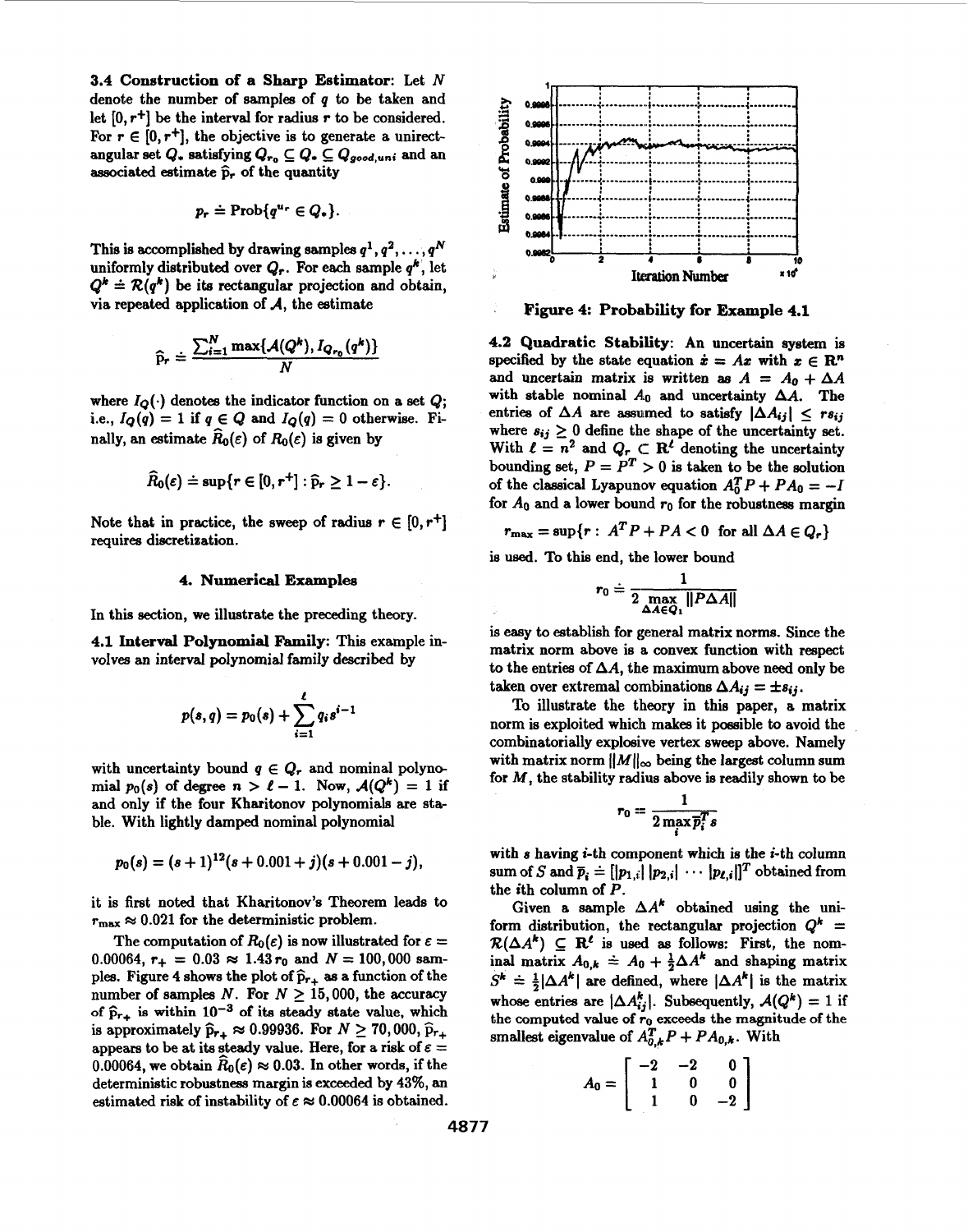and randomly generated shaping matrix

$$
S = \left[ \begin{array}{ccc} 0.1651 & 0.9394 & 0.5691 \\ 0.2451 & 0.4727 & 0.1457 \\ 0.7004 & 0.4014 & 0.3141 \end{array} \right],
$$

the estimate  $r_0 \approx 0.18$  was obtained. The computation of  $\widehat{R}_0(\varepsilon)$  was carried out for  $\varepsilon = 0.0044$ ,  $r^+ = 2.6r_0$ and  $N = 200,000$ . This yielded  $\widehat{R}_0(\varepsilon) \approx 2.6r_0$ , which is a 260% improvement with the estimated risk of instability being  $\varepsilon \approx 0.0044$  at most.

**4.3 Polytope of Polynomials:** A polytope of polynomials described by  $p(s, q) = p_0(s) + \sum_{i=1}^{l} q_i p_i(s)$  is considered with stable nominal  $p_0(s)$  of degree n, uncertainty polynomials  $p_i(s)$  with *deg*  $p_i < n$  and  $q \in Q_r$ . According to **[8],** the family **of** polynomials is robustly stable if and only if  $p_0(s)$  is stable and a specially constructed function  $\tau(\omega)$  is positive for all frequencies  $\omega \in [0, \infty)$ . To obtain an estimate of  $R_0(\varepsilon)$ , we take  $\ell = 14$ , nominal

$$
p_0(s) = s^8 + 11.62 s^7 + 46.49 s^6 + 91.51 s^5 + 113.19 s^4
$$
  
+108.14 s<sup>3</sup> + 72.52 s<sup>2</sup> + 30.31 s + 9.90

and uncertainty polynomials  $p_i(s) = \sum_{j=0}^{7} a_{i,8-j} s^j$ whose coefficients  $a_{ij}$  are randomly generated and correspond to the entries of the matrix

| А = |         |                |                      |                                                       |               |      |                      |                               |  |
|-----|---------|----------------|----------------------|-------------------------------------------------------|---------------|------|----------------------|-------------------------------|--|
|     |         |                |                      | $-0.17 - 0.26 - 0.27$ 0.23                            |               |      |                      | $0.00 - 0.02$ $0.23 - 0.19$ T |  |
|     |         | $-0.27 - 0.05$ |                      | $0.14 - 0.14$ 0.01                                    |               |      | $0.26 - 0.16 - 0.21$ |                               |  |
|     | 0.11    |                |                      | $0.11 - 0.10 - 0.04 - 0.11 - 0.27 - 0.12$             |               |      |                      | 0.04                          |  |
|     | 0.11    | 0.05           |                      | $0.08$ 0.16 0.29                                      |               |      | $0.16 - 0.09$        | 0.18                          |  |
|     | 0.26    | 0.26           |                      | $0.15 - 0.01$                                         | 0.00          | 0.16 |                      | $0.01 - 0.28$                 |  |
|     | $-0.07$ |                |                      | $0.21$ $0.29 - 0.16 - 0.14$ $0.20$ $0.05$             |               |      |                      | 0.02                          |  |
|     | 0.01    |                |                      | $0.02 - 0.08 - 0.14 - 0.25 - 0.22$ 0.21               |               |      |                      | 0.00                          |  |
|     |         |                |                      | $0.20 - 0.24 - 0.15 - 0.08$ $0.27 - 0.29 - 0.05$ 0.27 |               |      |                      |                               |  |
|     | $-0.28$ | 0.09           |                      | $0.29 - 0.20 - 0.26$                                  |               | 0.11 | 0.20                 | 0.15                          |  |
|     |         |                |                      | $-0.27 - 0.05$ 0.13 $-0.01$                           | 0.00          |      | $0.22 - 0.14$ 0.03   |                               |  |
|     | 0.02    | 0.12           |                      | $0.15 \quad 0.24 \ -0.07$                             |               |      | $0.08 - 0.05$        | 0.23                          |  |
|     | 0.10    | 0.25           | 0.09                 |                                                       | $0.25 - 0.13$ | 0.14 | 0.02                 | 0.07                          |  |
|     | $-0.30$ |                | $0.16 - 0.26 - 0.26$ |                                                       | 0.25          |      | $0.14 - 0.02$        | 0.21                          |  |
|     |         | $-0.07 - 0.14$ | 0.08                 | 0.24                                                  | 0.02          |      | $0.30 - 0.13 - 0.20$ |                               |  |

Using [8], we obtain  $r_0 \approx r_{\text{max}} \approx 0.742$  and the procedure presented in Section 3.4 is now carried out with  $r^+ = 5r_0$  and  $N = 50,000$ . The theory is demonstrated by generating a plot of the estimated amplification function

$$
\widehat{A}(\varepsilon) \doteq \frac{\widehat{R}_0(\varepsilon)}{r_0}.
$$

in Figure 5. For instance, the size of the uncertainty box can be doubled with risk of instability  $\varepsilon \approx 0.0111$ .

# 5. More General Product Space Results

The motivation for a generalization of Theorem 2.5 is quite simple: In many problems the uncertain parameters are often decomposable into disjoint groups which each have their own uncertainty description.



**Figure 5. Amplification for Example 4.3** 

To motivate the result to follow, consider a control system involving two system matrices each underge ing unstructured perturbation; e.g., say  $A_1 \in \mathbb{R}^{n_1 \times n_2}$ and  $A_2 \in \mathbb{R}^{n_3 \times n_4}$  are the nominal matrices and their perturbed versions are

$$
A_1 + \Delta A_1 \in \mathbf{R}^{n_1 \times n_2}; \ A_2 + \Delta A_2 \in \mathbf{R}^{n_3 \times n_4}
$$

with classical singular value bounds

 $||\Delta A_1|| = \overline{\sigma}(\Delta A_1) < r_1;$   $||\Delta A_2|| = \overline{\sigma}(\Delta A_2) < r_2.$ 

The dimension of the uncertainty space is  $\ell = n_1 n_2 +$  $n_3n_4$  and it is natural to partition  $\mathbf{R}^t$  into its component  $x^1 \in \mathbb{R}^{n_1 n_2}$  associated with the entries of  $A_1$  and the second component  $x^2 \in \mathbb{R}^{n_3 n_4}$  associated with the entries of *A2.* In view of the above, we now provide a generalization of the framework of Sections **2** and 3 for an arbitrary number of uncertain groups.

**5.1 Partitions: A** set of positive integers **p** =  $\{e_1, e_2, \ldots, e_n\}$  is said to define a partition of  $\mathbb{R}^l$  if  $\sum_{i=1}^{n} \ell_i = \ell$ . Hence, any  $x \in \mathbb{R}^{\ell}$  can be represented as a concatenation of *n* components:  $x = (x^1, x^2, \ldots, x^n)$ , where  $x^i \in \mathbb{R}^{\ell_i}$  for  $i = 1, \ldots n$ .

**5.2 Unirectangularity:** Associated with any partition  $\mathbf{p} = {\ell_1, \ell_2, ..., \ell_n}$  of  $\mathbf{R}^l$  and a point  $x \in \mathbf{R}^l$ , is the rectangular projection set

$$
\mathcal{R}_{\mathbf{p}}(x) \doteq \{y = (y^1, y^2, \dots, y^n) : y^i = \alpha_i x^i \text{ for some } \alpha_i \in [0, 1], x^i \in \mathbb{R}^{\ell_i} \text{ and } i = 1, 2, \dots, n\}.
$$

Note that the extreme cases  $p = \{1, 1, \ldots, 1\}$  and  $p =$  $\{\ell\}$  correspond to the theory in [5] and [7] respectively.

The rectangular projection set defined above is an n-dimensional hyper-rectangle in  $\mathbb{R}^{\ell}$  with the segment [0, **z]** being its principal diagonal. To illustrate, consider the case  $\ell = 3$  and the minimal partition  $p = \{3\}$ . Then, for each  $x \in \mathbb{R}^3$ , the set  $\mathcal{R}_{\mathbf{p}}(x)$  is just the principal diagonal itself, a one-dimensional segment [0, *x]* ; see Figure **6.** On the other extreme, the maximal partition  $p = \{1,1,1\}$  leads to  $\mathcal{R}_p(x)$  being the whole three-dimensional rectangle. A nontrivial partition, say  $\mathbf{p} = \{2, 1\}$ , corresponds to the two-dimensional rectangle which is represented by the shaded region.